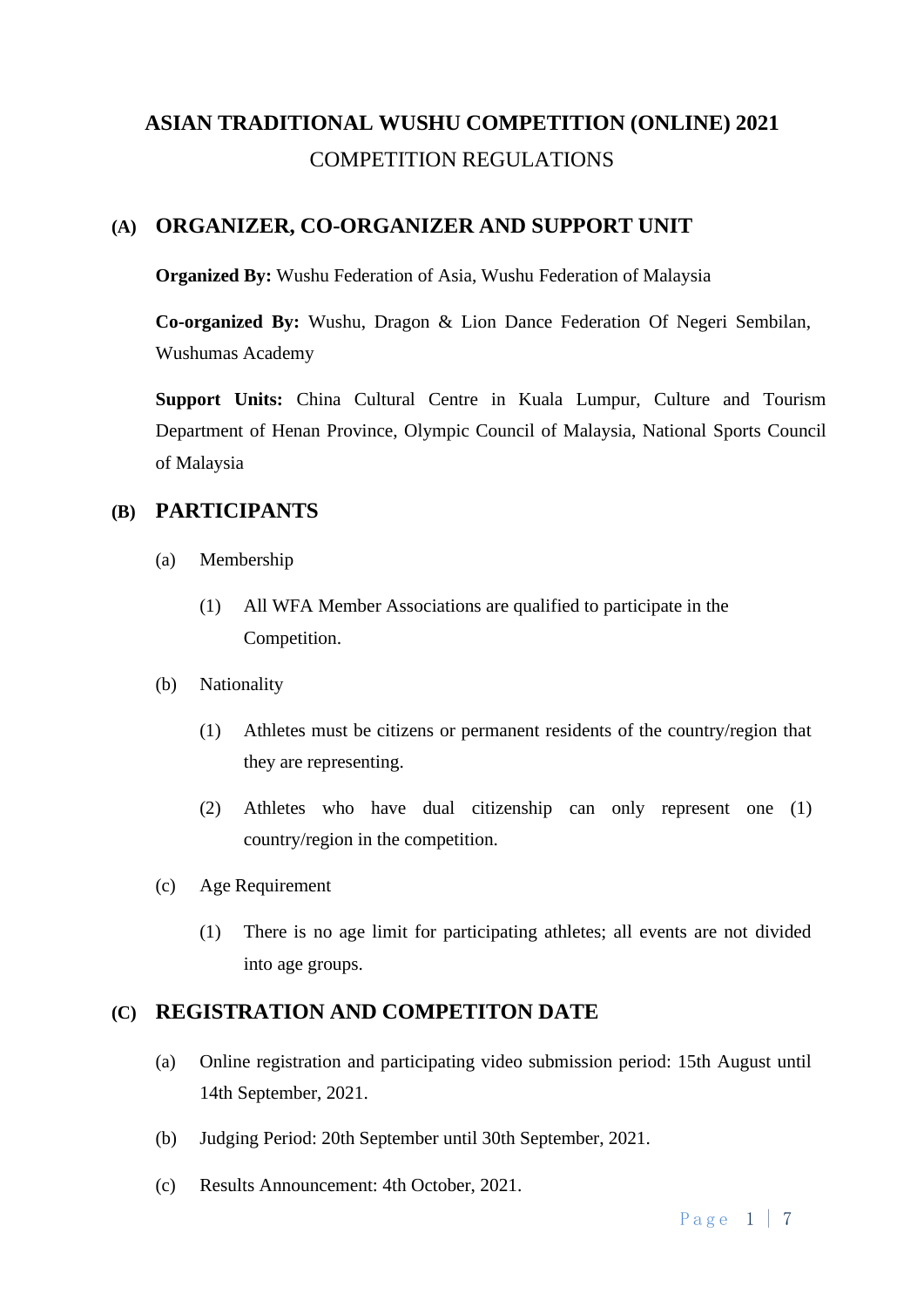# **(D) PARTICIPATION METHODS**

- (a) Each country/region may enter one (1) team. All team must review and supervise the registered athletes and stamp on the registration form. No other private center or individuals registration are accepted.
- (b) Each team may enter:
	- (1) One (1) team leader and one (1) coach;
	- (2) Maximum six (6) athletes for individual events are permitted (genders of the athletes are not limited);
	- (3) No less than six (6) athletes for group routine (genders of the athletes are not limited), no arrangement will be made when the number of athletes is less than six (6).
- (c) Each individual events athlete may, at most, register to participate in one (1) individual bare hand routine, one (1) individual weapon routine.
- (d) Each team may at most register one (1) group routine, athletes for individual events may register for the group routine.

## **(E) COMPETITION EVENTS**

- (a) Individual Events:
	- (1) Traditional Bare Hand Routine
		- (1.1) **Taijiquan Type Events**: Chen Style, Yang Style, Wu Style (吴), Wuu Style  $(\mathbb{R})$ , and Sun Style.
		- (1.2) **Nanquan Type Events**: Wing Chun Kune (Yongchun Quan), Hung Gar Kune (Hongjia Quan), Choy Lay Fut Kune (Cailifo Quan), others southern style (please specify the name of the routine in the application).
		- (1.3) **Other Style Events**: Xingyi Quan, Bagua Zhang, Baji Quan, Tongbei Quan, Pigua Quan, Fanzi Quan, Ditang Quan, Xiangxing Quan (Imitation Styles), Cha Quan, Hua Quan, Pao Chui, Hong Quan,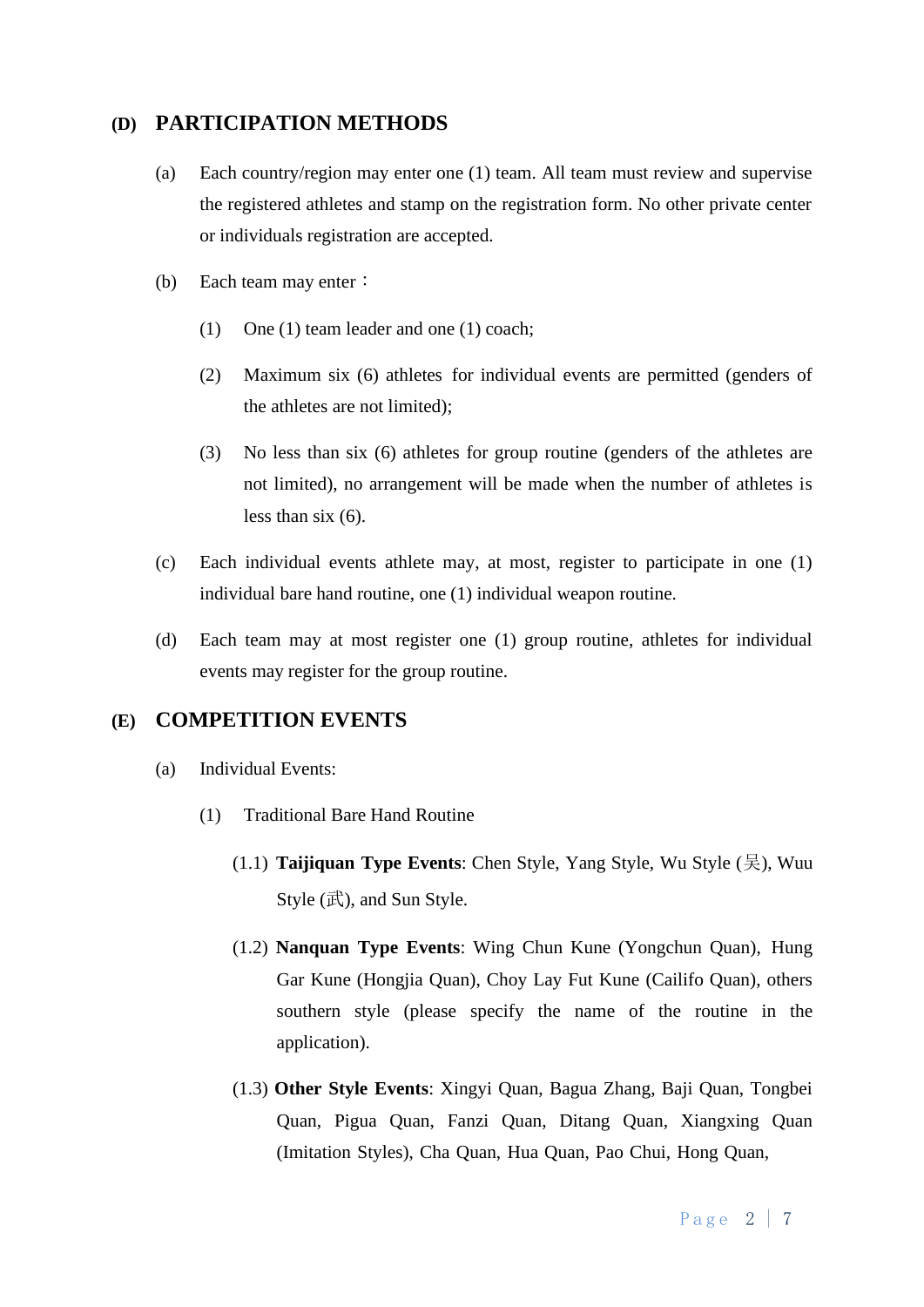Shaolin Quan, Wudang Quan, Emei Quan, other types of traditional styles (please specify the name of the routine in the application).

- (2) Traditional Weapon Routine
	- (2.1) **Single Weapon Routines**: Dao (Broadsword), Jian (Straight Sword), Gun (Cudgel/Staff), Qiang (Spear), Pudao, Fan, Dagger, Bian Gun (short cudgel), Cane, Baton, Crutch (Chinese Tonfa), Spade, Fork, Taiji Jian (including the 42 style Taiji Jian), Taiji Dao, Taiji Qiang, Nan Dao (Southern Broadsword), Nan Gun (Southern Staff/Cudgel), other traditional single-weapon routines (please specify the name of the routine in the application).
	- (2.2) **Double Weapon Routines**: Shuang Dao (Double Broadsword), Shuang Jian (Double Straight Sword, including Double Long Tassel Straight Sword), Shuang Gou (Double Hooks), Double Daggers, Shuang Yue, other traditional double-weapon routines (please specify the name of the routine in the application).
	- (2.3) **Flexible / Soft Weapon Routines**: Jiu Jie Bian (Nine Section Whip Chain), Shuang Jie Gun (Double Section Staff), San Jie Gun (Three Section Staff), Meteor Hammer, Rope Dart, other traditional flexible / Soft-weapon routines (please specify the name of the routine in the application).

#### (b) **Group Routine**

The content can be mainly in bare-hand, weapon, or bare-hand plus weapon.

### **(F) COMPETITION METHODS**

- (a) Unless otherwise stated within these regulations, the competition will be conducted in accordance with the 2019 IWUF "Traditional Wushu Competition Rules and Judging Methods (Trial)".
- (b) Events Times Requirement
	- (1) Traditional bare hand routines and weapon routines may not exceed two (2) minutes in total (this excludes Taiji type events).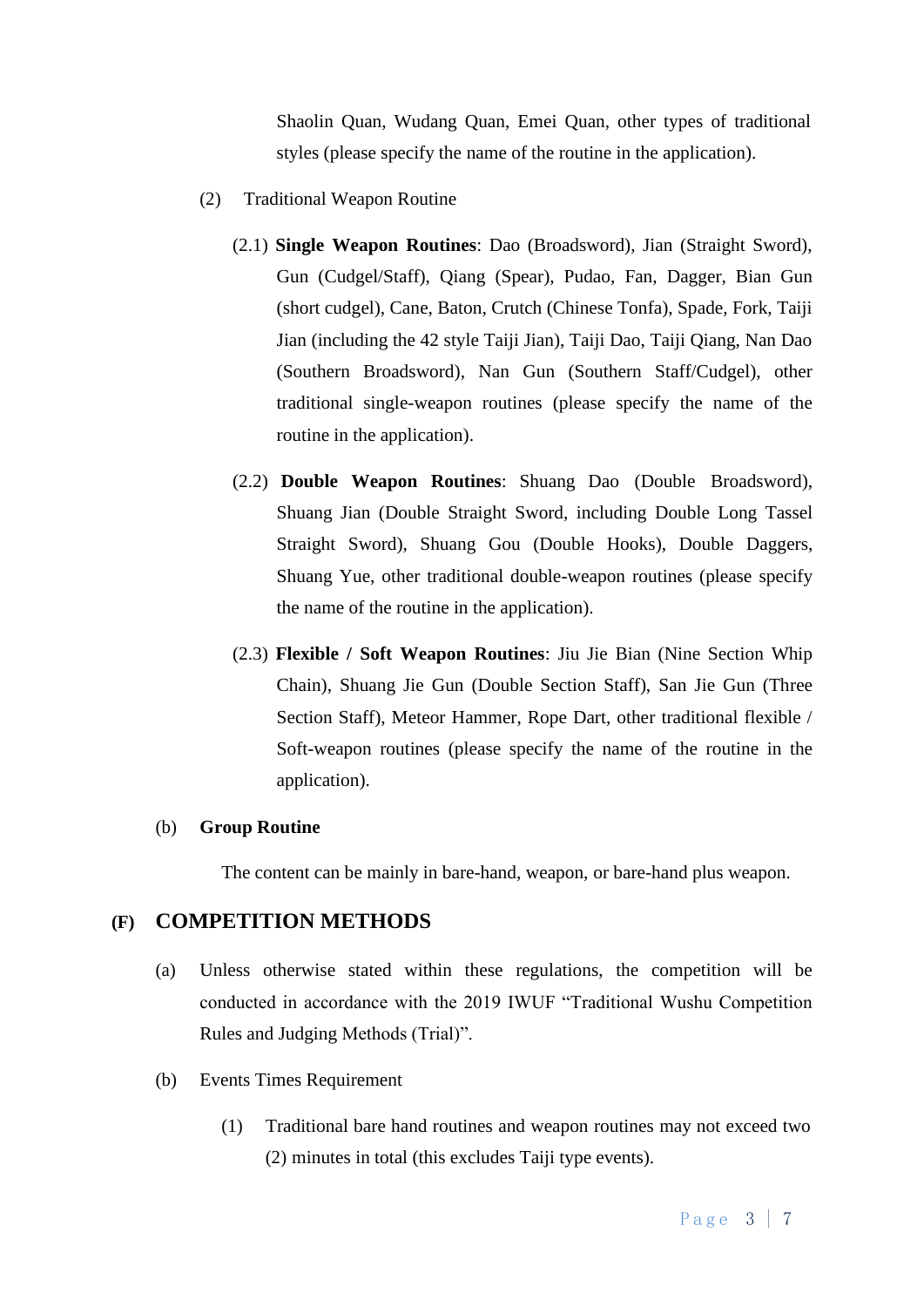- (2) Taijiquan and Taiji weapons routines may not exceed four (4) minutes in total.
- (3) Group routine performances may not exceed four (4) minutes in total. Accompanying music is required for group routines and shall not include vocals of any form. Should accompanying music include vocals, or should no accompanying music be provided, the head judge will deduct 0.1 points.
- (4) Accompanying music is required for individual routines. Accompanying music shall not include vocals of any form. Should accompanying music include vocals, or should no accompanying music be provided, the head judge will deduct 0.1 points.
- (5) There will be no point deductions for the omission of set techniques.

#### **(G) VENUE**

There are no venue restrictions. Participants should practice and record in a safe environment.

## **(H) PLACING & AWARDS**

- (a) In general, each individual event for male and female (no age group division for all events) will be awarded as follows:
	- $(1)$  $1<sup>st</sup>$  Category Prize = Awarded to 30% of the athletes.
	- $(2)$  $2<sup>nd</sup>$  Category Prize = Awarded to 30% of the athletes.
	- $(3)$  $3<sup>rd</sup>$  Category Prize = Awarded to 40% of the athletes.
	- $(4)$ 1<sup>st</sup>, 2<sup>nd</sup> and 3<sup>rd</sup> Category Prize recipients will receive Electronic certificate and Medal. The awarding ratios will be based on the actual number of athletes in an event and a rounding method will be implemented.
- (b) Group event will be awarded as follows:
	- (1) 1st Category Prize = Awarded to 30% of the Groups.
	- (2) 2nd Category Prize = Awarded to 30% of the Groups.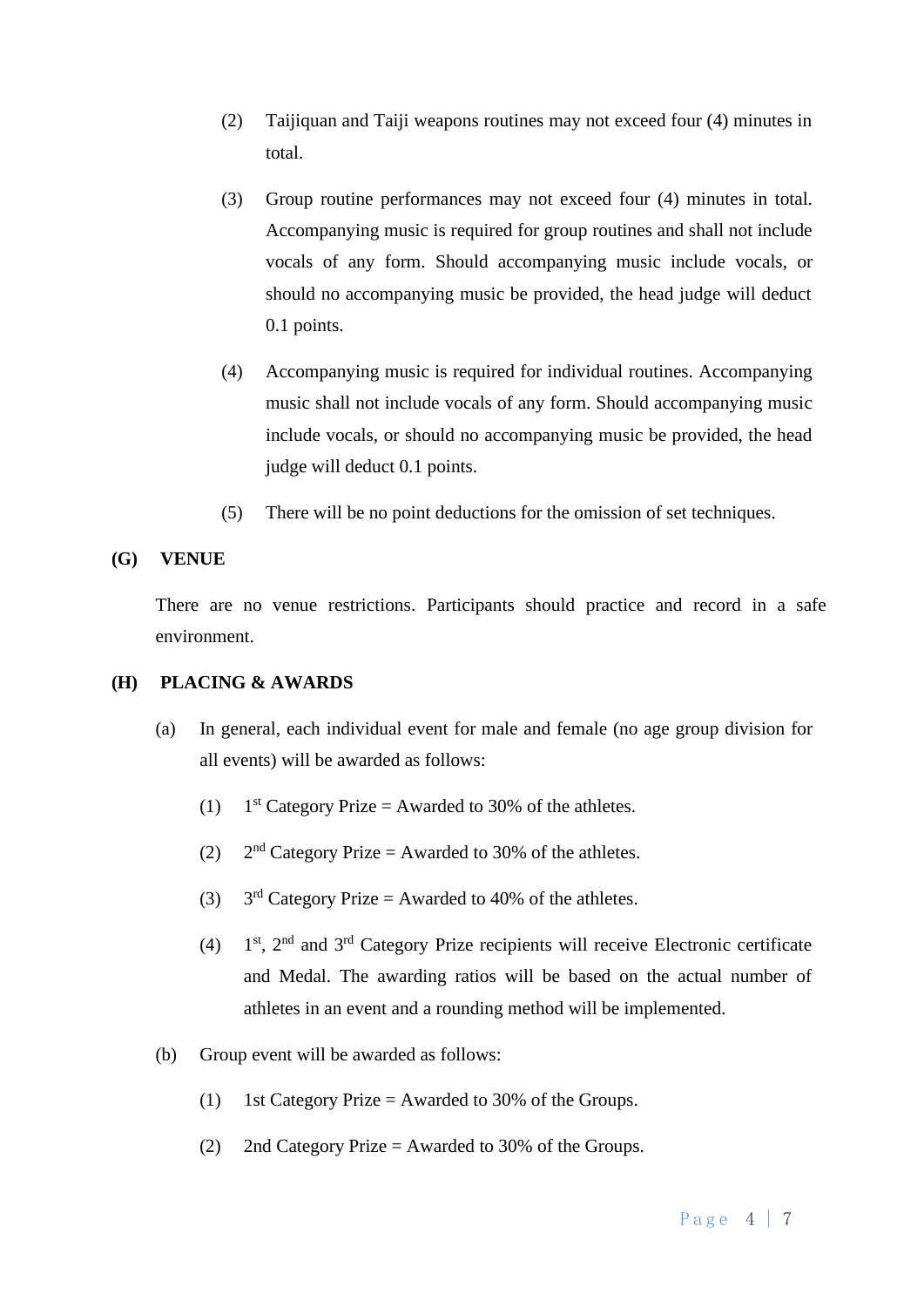- (3) 3rd Category Prize  $=$  Awarded to 40% of the Groups.
- $(4)$  $1<sup>st</sup>$ ,  $2<sup>nd</sup>$  and  $3<sup>rd</sup>$  Category Prize recipients will receive Electronic certificate and Group Trophy. The awarding ratios will be based on the actual number of groups and a rounding method will be implemented.
- (c) For individual events, for male and female, in which total number of registered athletes is five (5) people or fewer, these events may be combined with other events.
- (d) The organizing committee will select the excellent works that have won the 1st prize for exhibition on the official website of the organizer.

## **(I) TECHNICAL OFFICIALS**

- (a) The organizing committee does not have a Jury of Appeals, and the decision of the judge is the final decision.
- (b) The judge is composed of referees who have International Judge Certificate (IWUF) invited by the organizing committee.

## **(J) VIDEO REQUIREMENTS**

- (a) The submission entries are required to be the original video from the contestant's recent rehearsal.
- (b) Participants must abide by the relevant SOPs of the local government on the prevention and control of the pandemic when recording the videos to ensure public's health and safety.
- (c) The video shooting must be a continuous and complete video, in horizontally shot, one take and no editing are allowed.
- (d) The Standard Video formats are MPG, MPEG, AVI, MP4 only. The video is required to be clear and smooth, with stable image. It will be rejected if the video quality of the contest is poor or does not meet the standard of requirement. Please clearly name and indicate the English name, original country and group on the file.

#### **For example: LeeXiaoMing(MAS)MaleTaijiquan.mp4**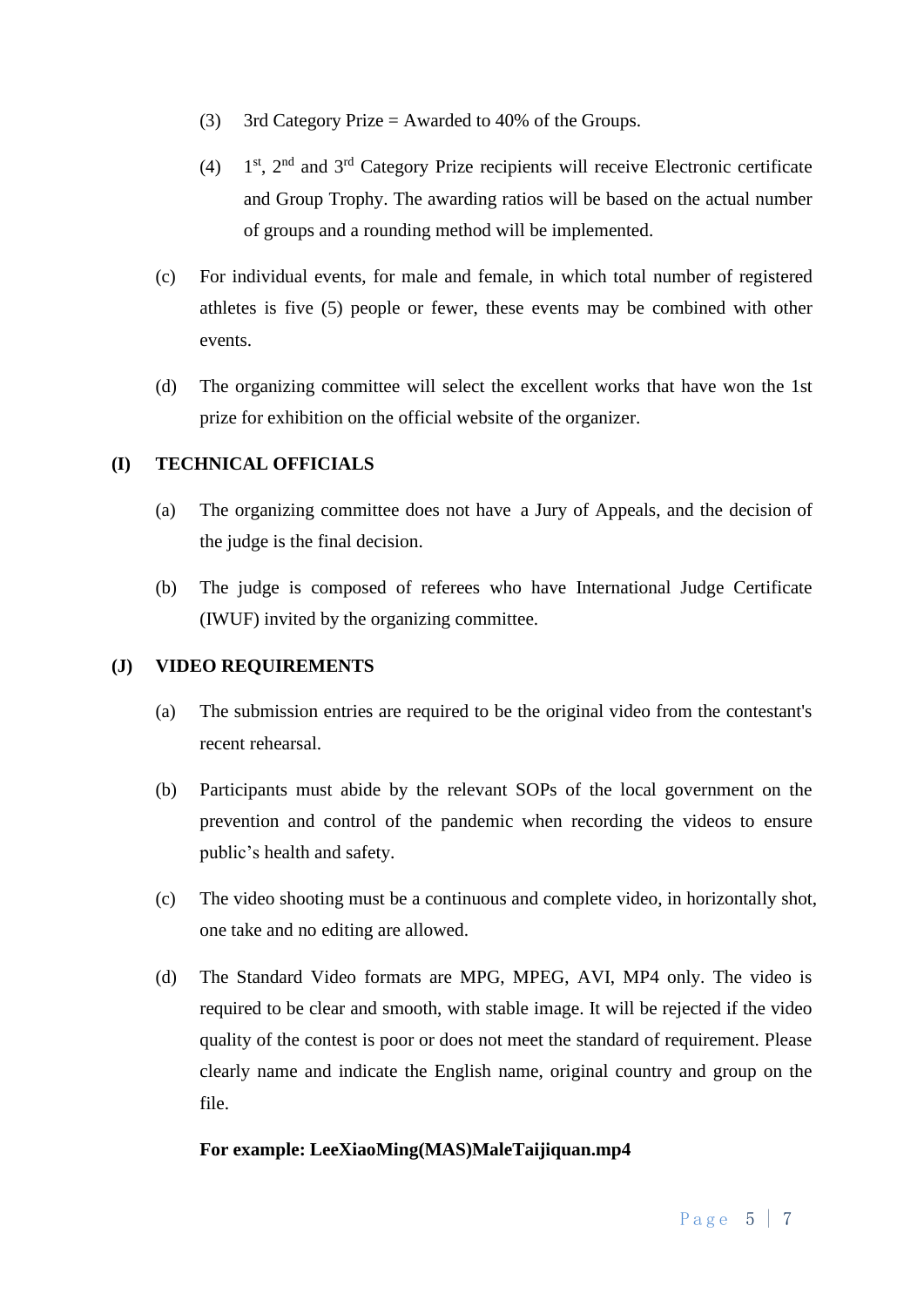- (e) Anyone who violates social morals that contains images, pictures, text, and sounds that violate relevant laws and regulations will be disqualified from the competition.
- (f) The copyright and portrait rights of the entries are at your own risk, and the organizer will not be liable and hold any legal responsibilities arising from disputes including but not limited to portrait rights, reputation rights, privacy rights, copyrights, trademark rights, etc. caused by the entries.
- (g) The deadline for any changes of entries submission is by 17:00hrs, September 14, 2021(Malaysia Time). Any request of change after deadline will not be entertained.

#### **(K) REGISTRATION METHOD**

- (a) Participation Instructions: Participants should be physically and mentally healthy, and have the basic knowledge and regular practice in wushu exercises or training. Participants should select the contest according to their physical condition and ability. If the player feels unwell during the video recording process, the recording should be stopped immediately.
- (b) How to register: Please complete the registration form, acknowledge on the Wavier of Liabilities and forward the athletes' participation video to the following email address: [wushuunioncup@gmail.com.](mailto:wushuunioncup@gmail.com)
- (c) Please contact the below personnel for any further information:

Registration: Mr. Alex Chu +6016-2358845 Contest Rules & Regulations: Mr. CC Lee +6012-3913621

## **(L) OTHERS TERM AND CONDITIONS**

- (a) There is no registration fee for this competition.
- (b) The ownership of the entries belongs to the organizing committee.
- (c) The final interpretation of the competition rules belongs to the organizing committee of this competition.
- (d) Other terms and conditions apply.